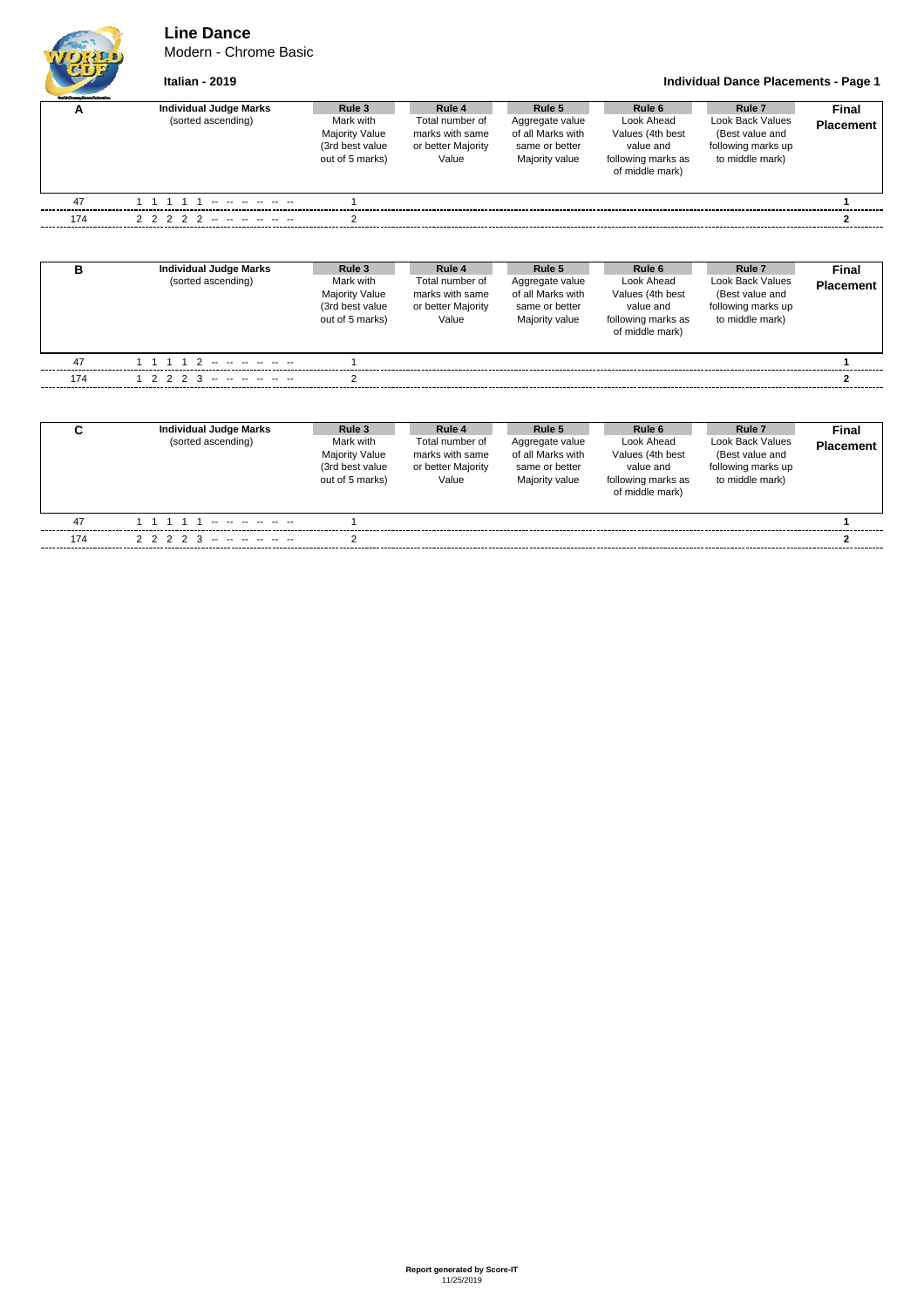## **Line Dance**

Modern - Chrome Basic



|                |                               | $H = 10000$<br>יטי |  |  |  |  |  |  |  |  |  |  |  |
|----------------|-------------------------------|--------------------|--|--|--|--|--|--|--|--|--|--|--|
|                |                               |                    |  |  |  |  |  |  |  |  |  |  |  |
| aalties<br>, ۷ | s were applied in this dance. |                    |  |  |  |  |  |  |  |  |  |  |  |

| в.  | Judges       |  |  |  |  |        |  |  |  |           |  |
|-----|--------------|--|--|--|--|--------|--|--|--|-----------|--|
|     |              |  |  |  |  |        |  |  |  | a.<br>. . |  |
| 174 | $\mathbf{v}$ |  |  |  |  |        |  |  |  |           |  |
|     |              |  |  |  |  |        |  |  |  |           |  |
|     |              |  |  |  |  |        |  |  |  |           |  |
| ~   |              |  |  |  |  | Judges |  |  |  |           |  |
|     |              |  |  |  |  |        |  |  |  | ◢         |  |
| 174 | 1 V I        |  |  |  |  |        |  |  |  |           |  |

No penalties were applied in this dance.

No penalties were applied in this dance.

No penalties were applied in this dance.

| Penalty      | <b>Non-Conference Penalty Codes</b>            |                        | <b>Conference Penalty Codes</b> |                          |  |  |  |
|--------------|------------------------------------------------|------------------------|---------------------------------|--------------------------|--|--|--|
| <b>Codes</b> | 1 Placement Reduction                          | <b>Last Placement</b>  | Reasons                         | Codes                    |  |  |  |
|              | - Costume and Appearance                       | Prop Use<br>P          | Self Selected Music             | - Single Lower Placement |  |  |  |
|              | Basic Pattern<br>в<br>$\overline{\phantom{a}}$ | Dance Delivery<br>D    | Loss of Hat                     | Last Place<br>$\sim$     |  |  |  |
|              | - Courtesy & Floorcraft                        | Costume Minimums<br>H. | Leaving the Dance Floor         | - Full Disqualification  |  |  |  |
|              | - Acceptable Behavior<br>А                     | (Boots & Hats)         |                                 | Expulsion                |  |  |  |
|              | - Movement<br>м                                |                        |                                 |                          |  |  |  |
|              | Timina<br>$\overline{\phantom{a}}$             |                        |                                 |                          |  |  |  |